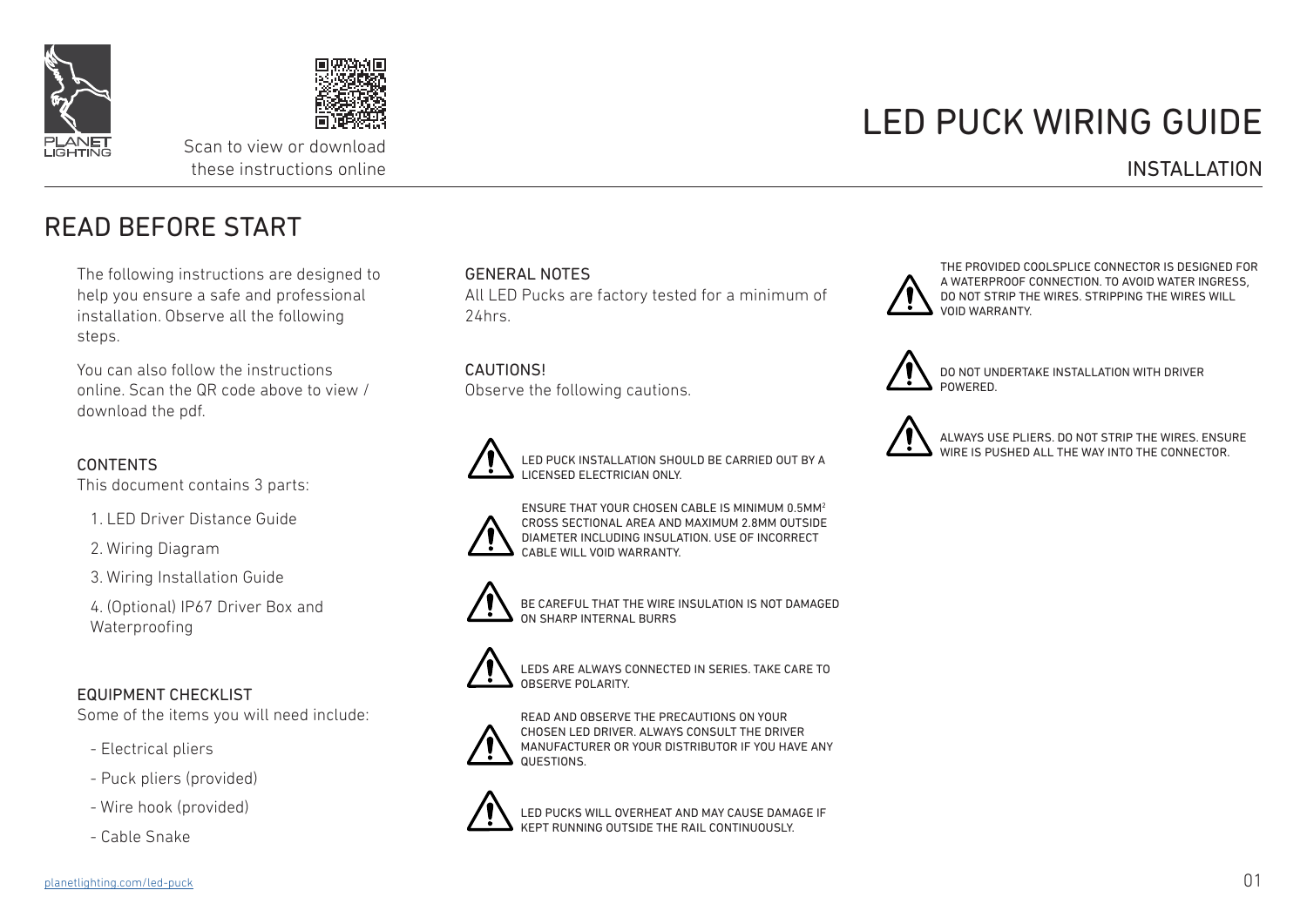

## LED DRIVER DISTANCE GUIDE

#### INSTALLATION

## RECOMMENDED DISTANCE BETWEEN LED DRIVER AND THE END LED PUCK

Observe this guide to avoid any significant voltage drops in the circuit. Note the relationship between the number of LED Pucks in the series, wire size, and distance between the end LED Puck (end of circuit) and the LED driver.

NOTE! Ensure that your chosen cable is minimum 0.5mm<sup>2</sup> cross sectional area and maximum 2.8mm outside diameter including insulation. Use of incorrect cable will void warranty.



| Number of Pucks in Series | Wire Size (mm <sup>2</sup> ) | Max Distance (m) between end LED<br>Puck and LED Driver |
|---------------------------|------------------------------|---------------------------------------------------------|
| 35                        | 0.5                          | 100                                                     |
| 35                        | 0.75                         | 150                                                     |
| 32                        | 0.5                          | 200                                                     |
| 32                        | 0.75                         | 250                                                     |

Table 1. The table above shows an example number of LED Pucks in a series with the distance between the end LED Puck and the driver without any significant voltage drop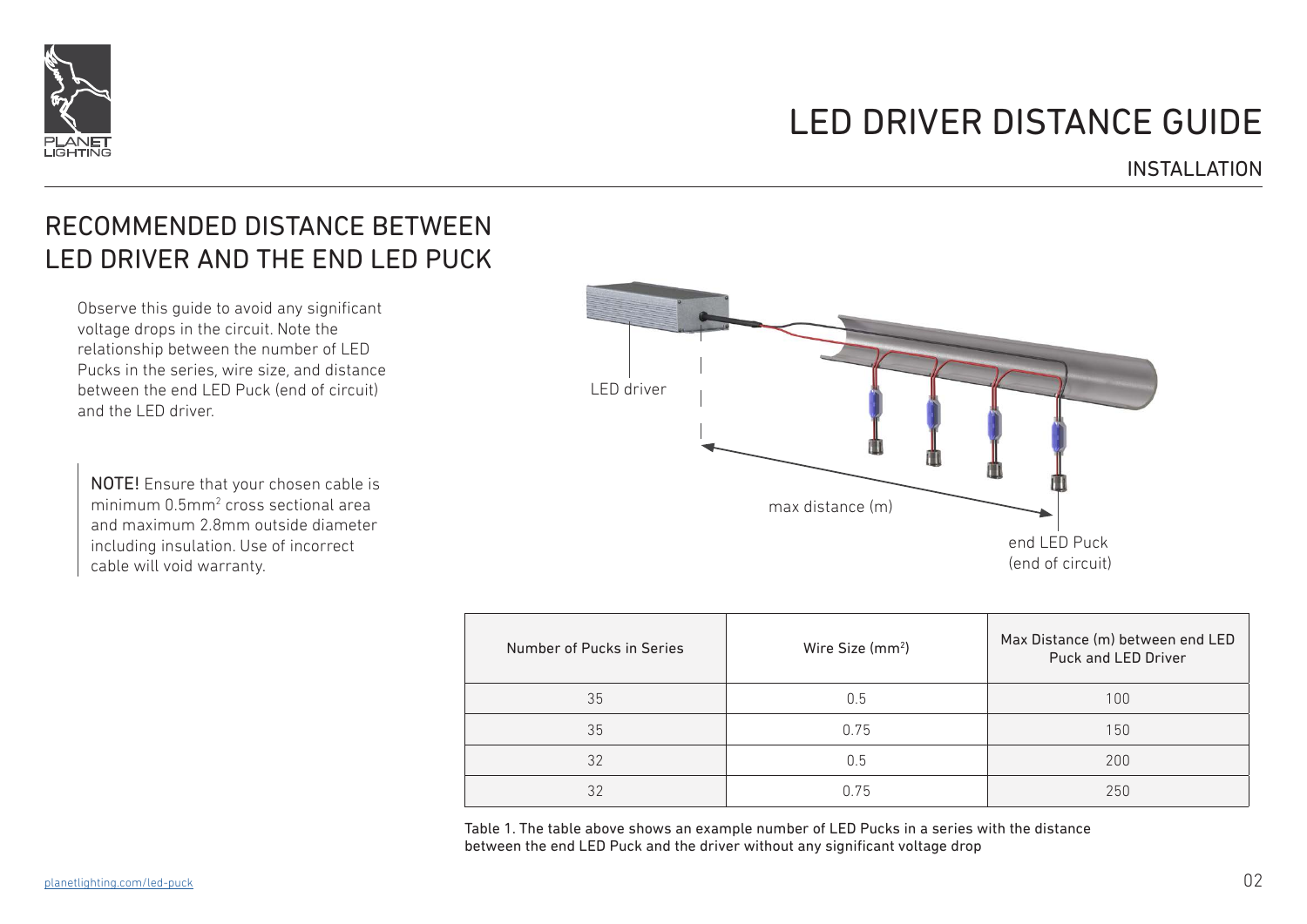

## LED PUCK WIRING DIAGRAM

INSTALLATION

### WIRING DIAGRAM

LED Puck is connected in series. Take care to observe polarity.

NOTE! This diagram must be printed in colour to show the correct wiring procedure.

1 TO 35 LED PUCKS



READ AND OBSERVE THE PRECAUTIONS ON YOUR CHOSEN LED DRIVER. ALWAYS CONSULT THE DRIVER MANUFACTURER OR YOUR DISTRIBUTOR IF YOU HAVE ANY **QUESTIONS**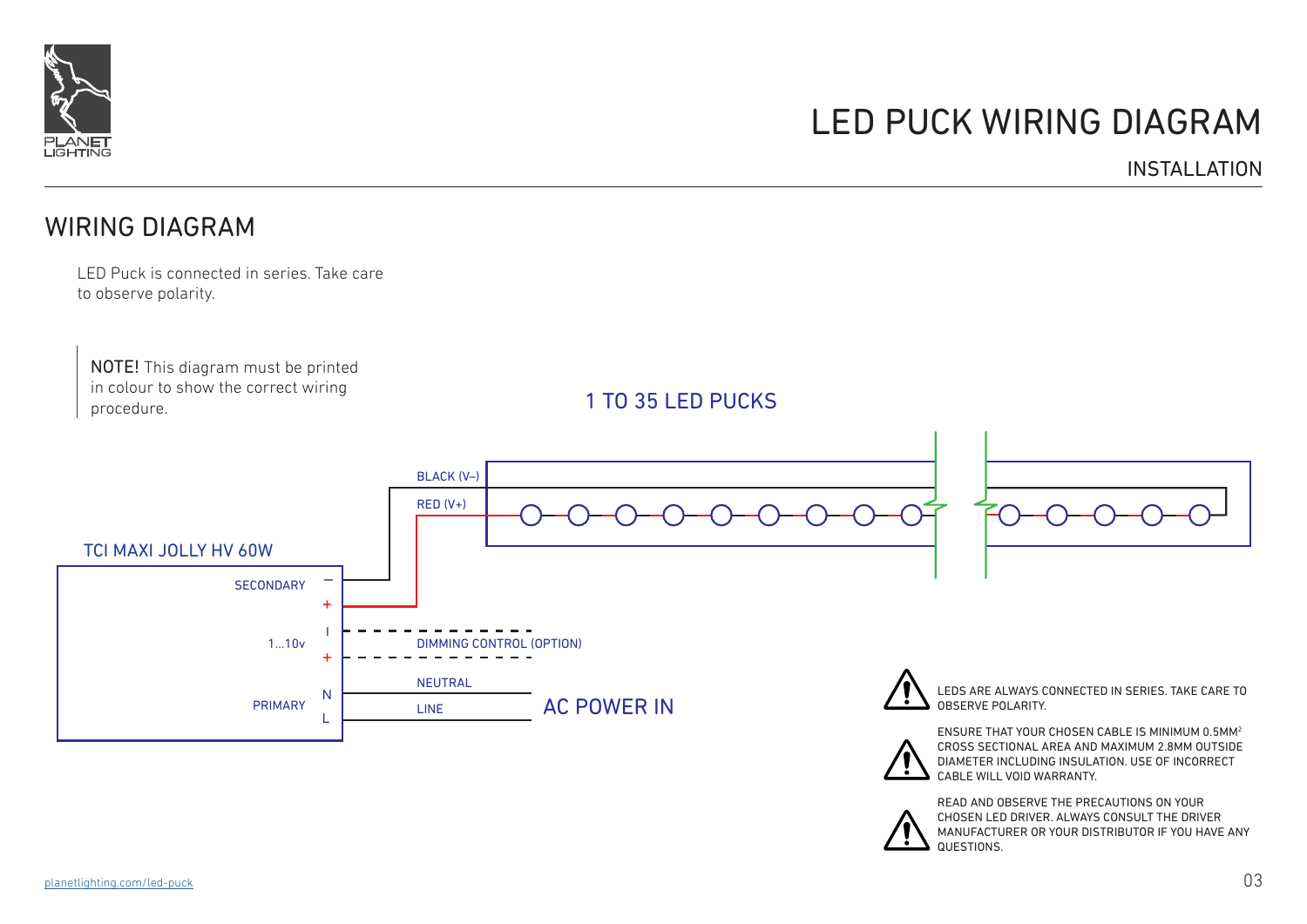

INSTALLATION

## 1. RUN THE CABLE

1.1 Run red and black wire through the rail for the designated circuit as per wiring specifications.

1.2 Pull both wires through the hole furthest from the cable entry point (this is the end of the circuit).

NOTE! In this guide, the red wire pictured here is referred to as the red feed wire. The back wire is referred to as the black return wire.

NOTE! Ensure that your chosen cable is minimum 0.5mm<sup>2</sup> cross sectional area and maximum 2.8mm outside diameter (including insulation)

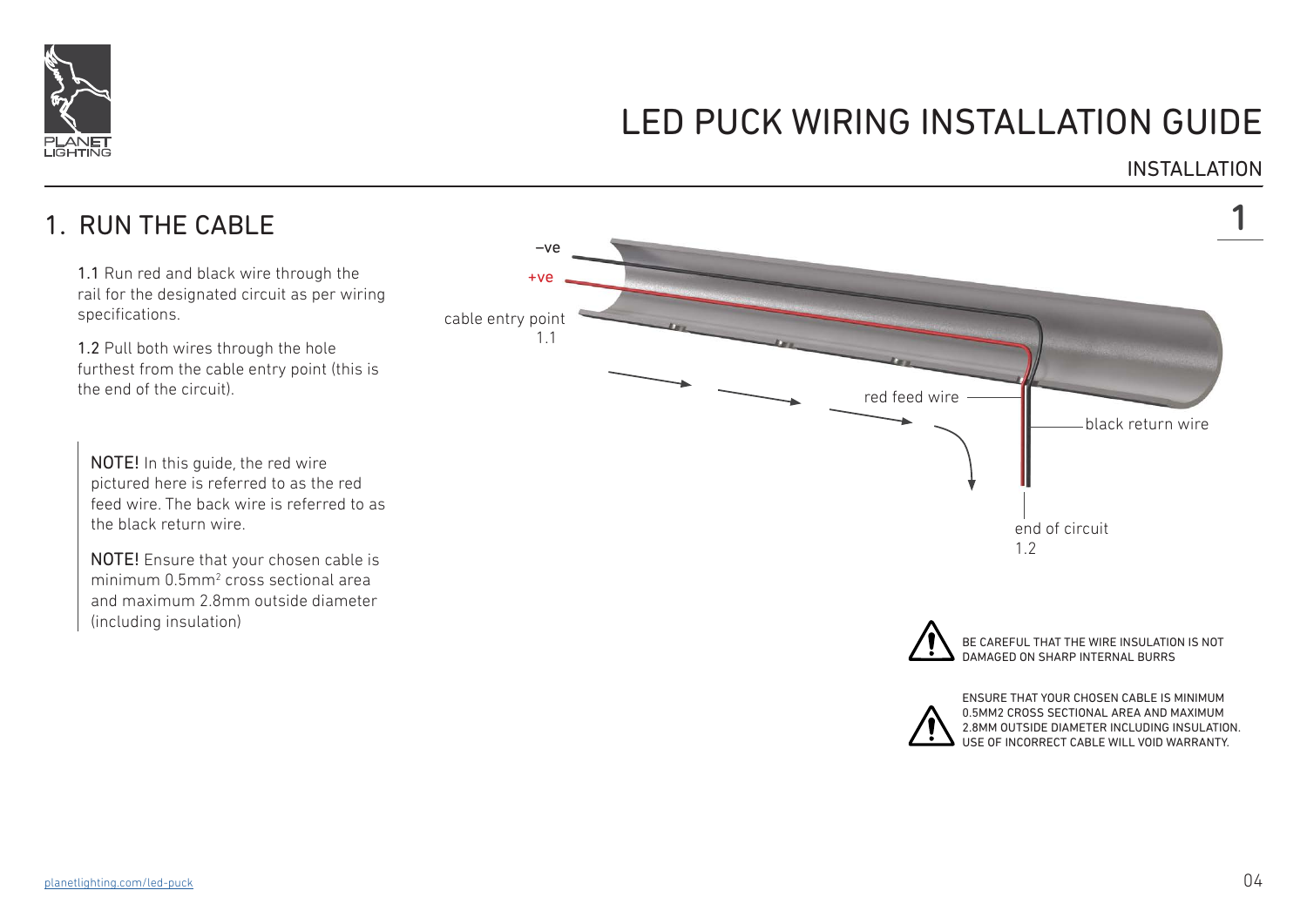

#### **INSTALLATION**

## 2. PULL RED WIRE LOOPS 2

2.1 At the last hole before the end of circuit, use a wire hook to gently pull out 100mm length of red feed wire from the hole to create your first loop. Tape the loop temporarily to outside of rail to prevent it being pulled back in.

2.2 Repeat above step (2.1) for each hole taking care to not pull the previous loop back into the tube.

NOTE! Ensure there is extra red wire available as every hole will require 100mm of loop pulled through.

TIP! Use a hook made from stiff wire to gently pull the red loops through the holes.

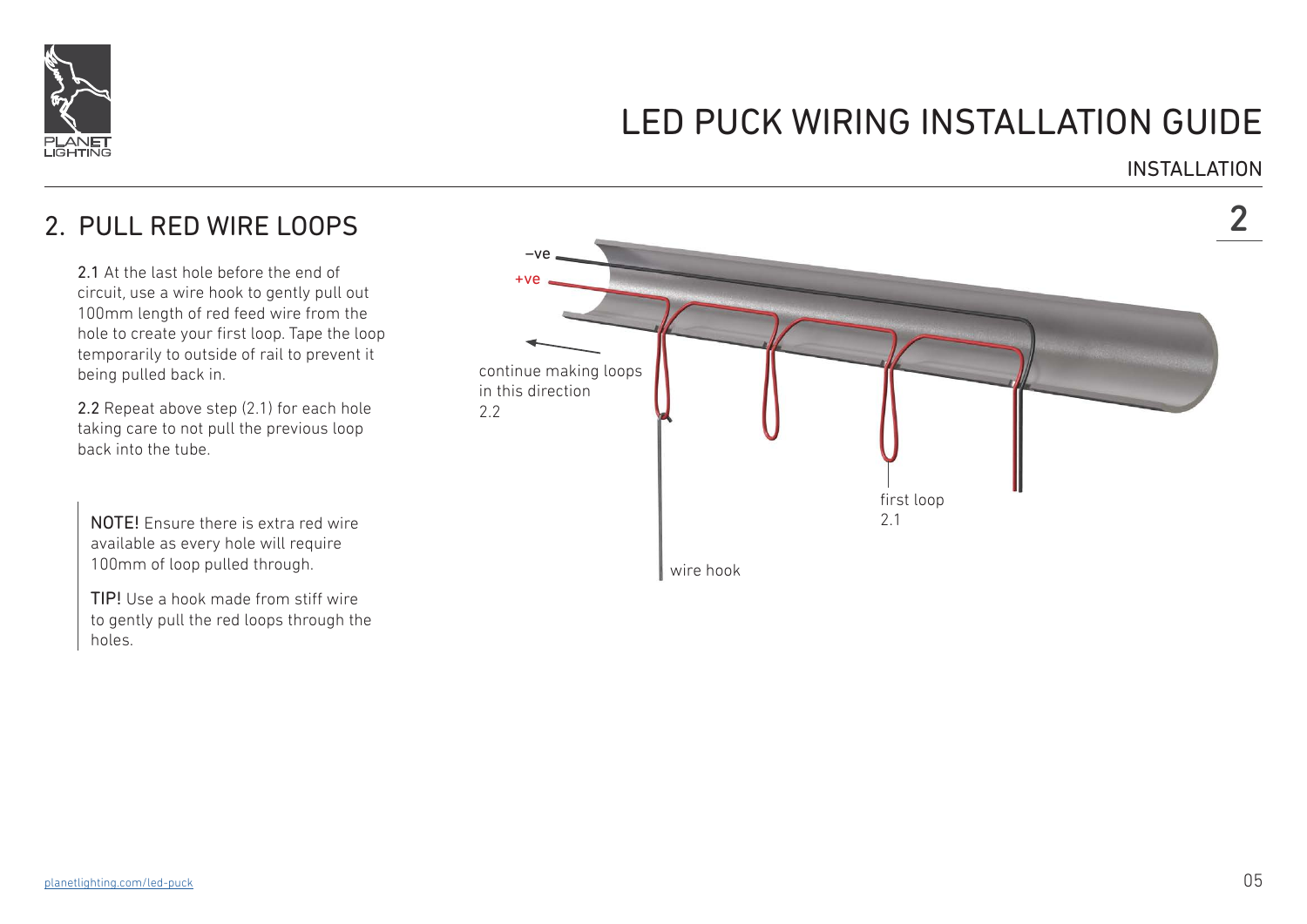

### INSTALLATION

## 3. CONNECT PUCKS 3

3.1 Cut red loop wire protruding from hole.

3.2 Using the provided Coolsplice connectors, connect the black wire from the LED Puck to the red feed wire which leads towards end of circuit.

NOTE! Check that you have the correct wire by gently pulling on the red feed wire to trace the direction of the cable.

3.3 Connect the red LED Puck wire to the red feed wire leading towards driver.

**3.4** Repeat above steps  $(3.1 - 3.3)$  for all remaining pucks EXCEPT the end LED puck at the end of circuit (see next step).

NOTE! LED Pucks are always connected in series. Take care to observe polarity.

NOTE! Always use pliers. Do not strip the wires. Ensure wire is pushed all the way into the connector.

NOTE! The provided Coolsplice connector is designed for a waterproof connection. To avoid water ingress, DO NOT strip the wires. Stripping the wires will void warranty.





ALWAYS USE PLIERS. DO NOT STRIP THE WIRES. ENSURE WIRE IS PUSHED ALL THE WAY INTO THE CONNECTOR

THE PROVIDED COOLSPLICE CONNECTOR IS DESIGNED FOR A WATERPROOF CONNECTION. TO AVOID WATER INGRESS DO NOT STRIP THE WIRES. STRIPPING THE WIRES WILL VOID WARRANTY.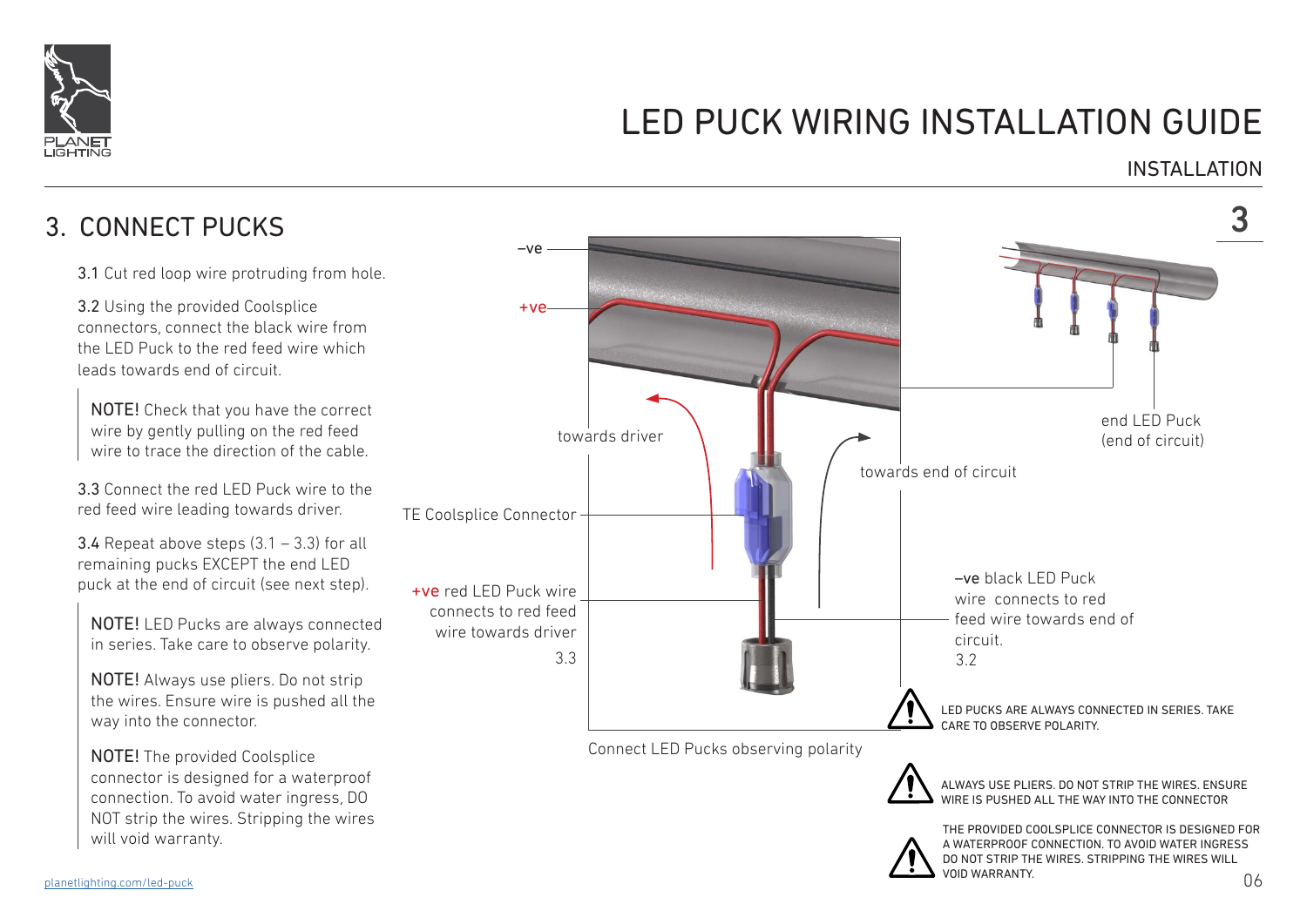

#### INSTALLATION



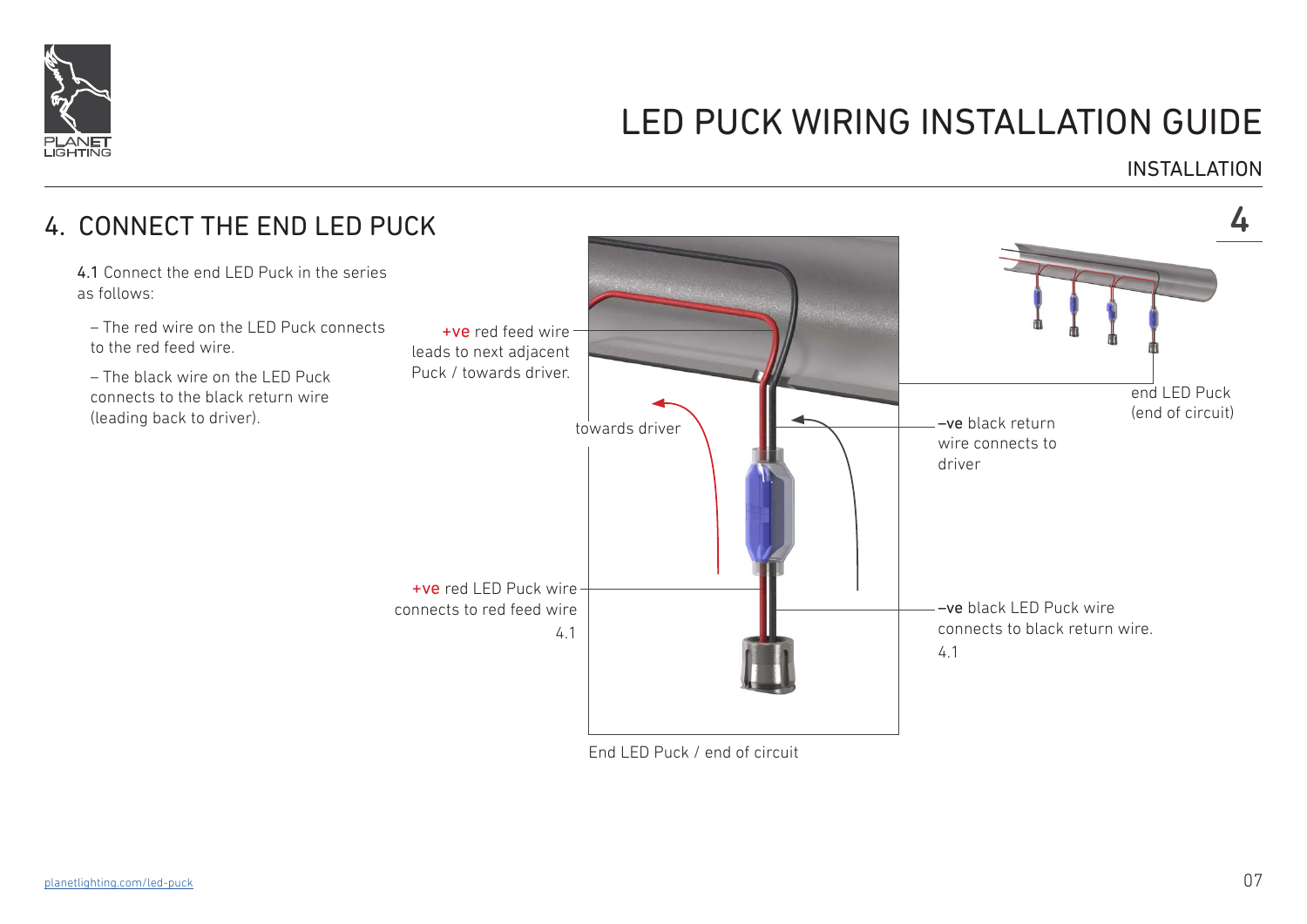

### INSTALLATION

## 5. CHECK TEST THE SYSTEM

NOTE! This step requires TEMPORARILY connecting the driver to confirm the system is working correctly. Please ensure you observe your driver's safety precautions and operating instructions.

5.1 Connect the driver as follows:

– Connect the driver positive (+) output to the red feed wire.

– Connect the drive negative (–)output to the black return wire.

5.2 Apply power to the driver.

5.3 Check that ALL the LED Pucks are illuminated. Ensure that you only run the Pucks for a brief duration — 2 to 3 minutes maximum — to test illumination only.

5.4 Disconnect power and proceed to next step.

NOTE! DO NOT continuously run the LED pucks outside the rail. ONLY power the Pucks for a brief duration (2-3 minutes maximum) to test illumination.

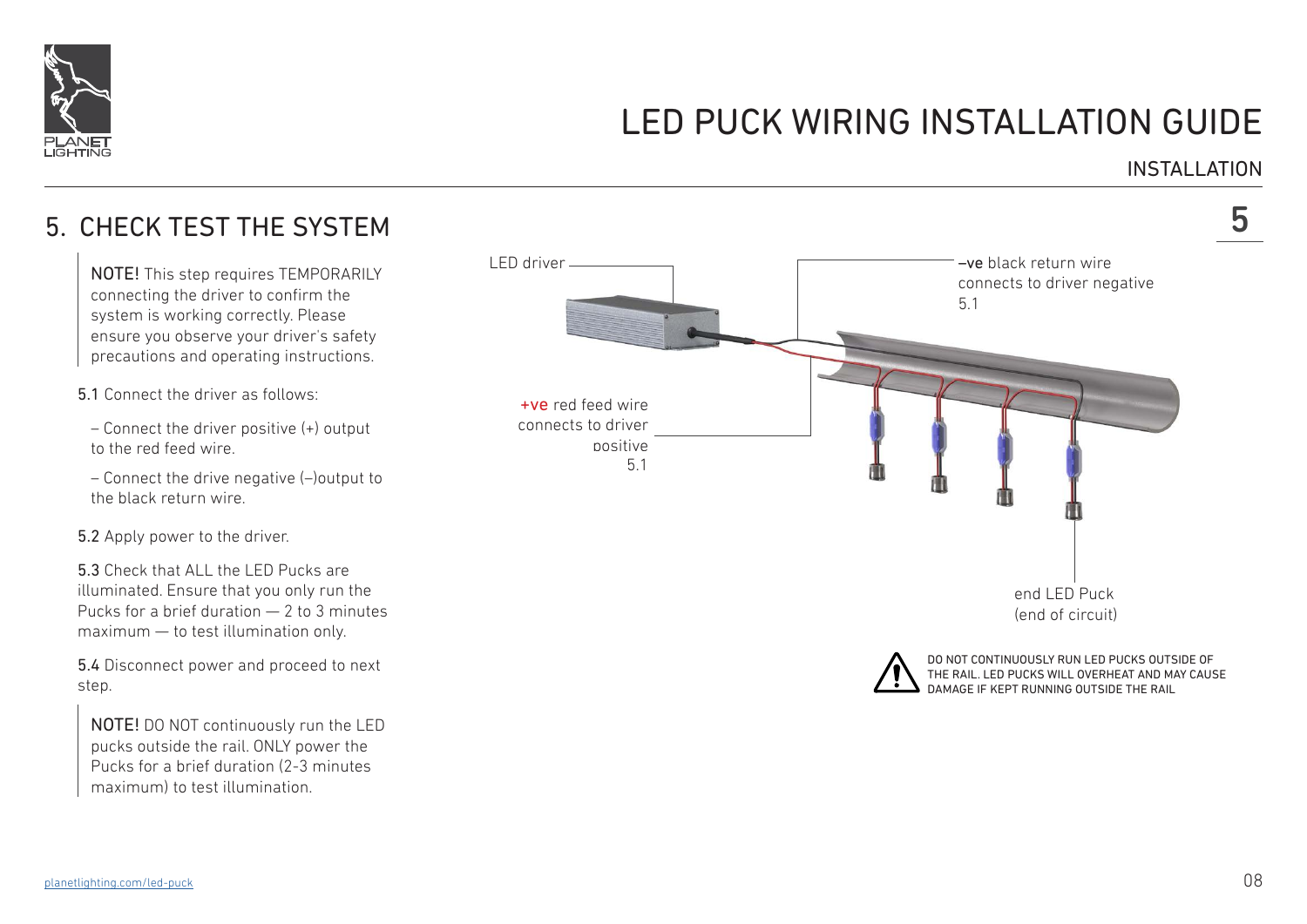

INSTALLATION

### 6. INSERT LED PUCKS 6

6.1 Push the LED Pucks into the tube. The Pucks should snap into place firmly and securely.

6.2 Ensure correct alignment of LED Pucks. If not use the provided Puck pliers to align correctly, taking note to avoid scratching the lens.

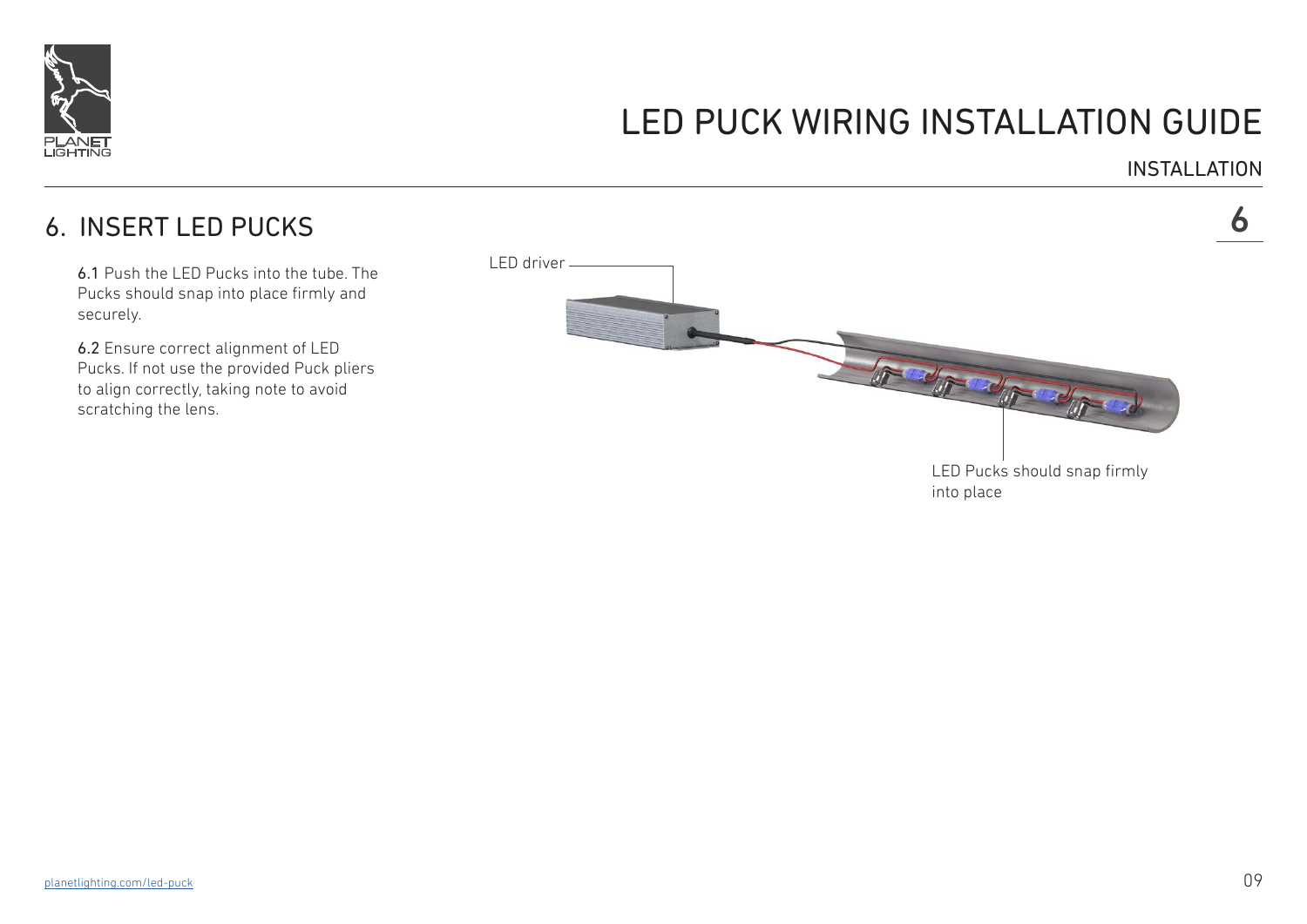

#### INSTALLATION

### 7. CONFIRM SYSTEM IS WORKING 7

7.1 Apply power to the driver.

7.2 Check that ALL LED Pucks are illuminated.

With the LED Pucks now installed securely within the handrail, the system is ready for extended operation.

NOTE! Please ensure you observe your driver's safety precautions and operating instructions.